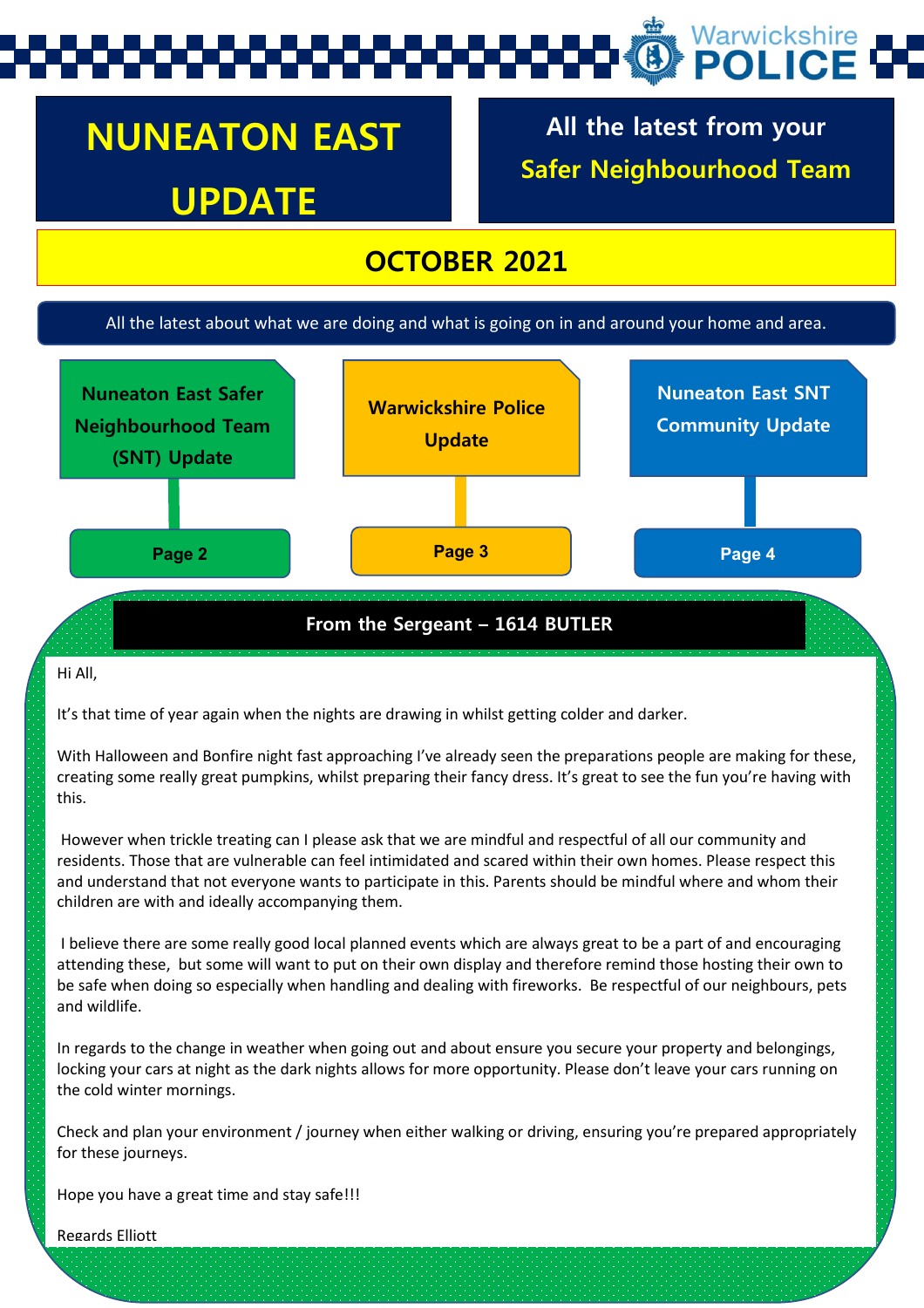Warwickshire<br>**POLICE** 

**Nuneaton East Safer Neighbourhood Team (SNT) Update** 

**How to keep up with Nuneaton East Safer Neighbourhood Team**  We are on Twitter: **@Nuneatoncops** We are on Facebook: **Nuneaton and Bedworth Police**





# **FROM YOUR LOCAL POLICE? PLEASE SIGN UP TO WARWICKSHIRE CONNECTED**

Warwickshire Connected is the new community messaging service from Warwickshire Police.

Messages will be sent to you from your local Safer Neighbourhood Team and our Corporate Communications Team and will relate to crime alerts, crime prevention information, good news stories, information on upcoming events etc.

**Please contact the Nuneaton East Team if you would like to sign up!!**

### **\*DATE FOR THE DIARY\* BICYCLE CODING**



**Sunday 28th November** 

Please bring your bikes to be security coded by the Nuneaton East Team. We will also be available to discuss any concern or issues you have within the community.

1300hrs – 1400hrs Co-op Car Park, St Nicholas Park Drive

1400hrs -1500hrs Horeston Grange Shopping Centre Car Park

### **WE LOOK FORWARD TO SEEING YOU THERE!**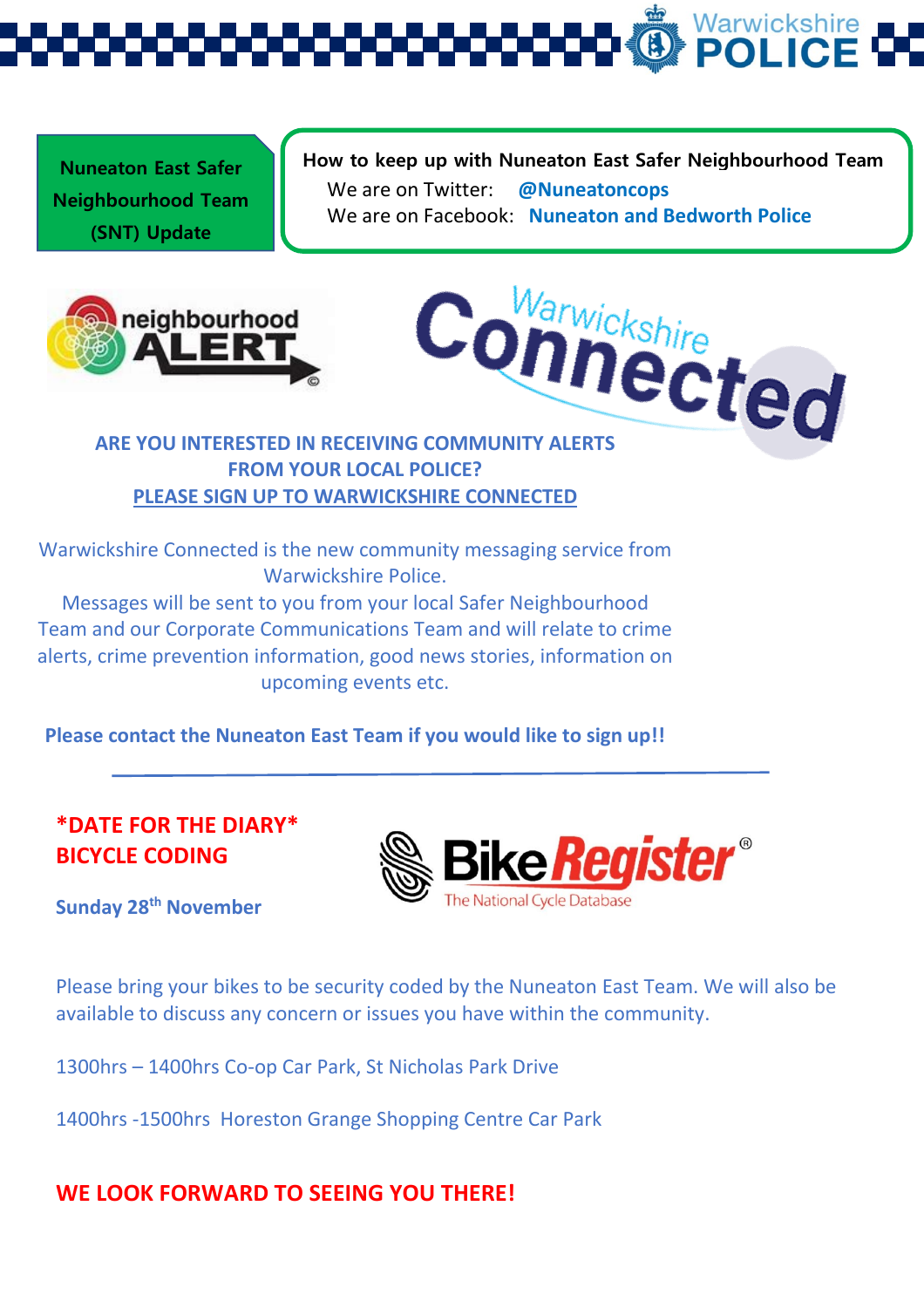# This month's CRIME PREVENTION advice...

# Bonfire Night...... Remember! Remember!

• It is illegal to sell fireworks to anyone under 18 years of age. Maximum penalty of £5000 and/or six months in prison.

• It is illegal to set fireworks between 11pm and 7am (Bonfire night extended to 12 midnight)

• It is illegal to set off any firework in a public place and this carries a fine of up to £5000.

• All fireworks sold to the public must comply to British Safety Standards BS 7114.

## Vehicle Crime - Keyless Car

There are simple steps you can take to help keep your vehicle secure and protect you from becoming a victim of crime.

Make sure the indicators flash when you press the lock button and listen for the doors locking.

A Steering Wheel Lock can prevent keyless car thefts. When purchasing a security device look out for 3rd party approval, whereby the product is tested against tools used by criminals such as Crowbars and Angle Grinders.

Use car key signal blocker cases/sleeves, they cost less than £10, or an aluminium tin at home. Find a safe place for your keys at home and check to ensure they are out of range.

https://www.warwickshire.police.uk/cp/crime-prevention/theft-of-a-vehicle/vehicle-attracting-thieves/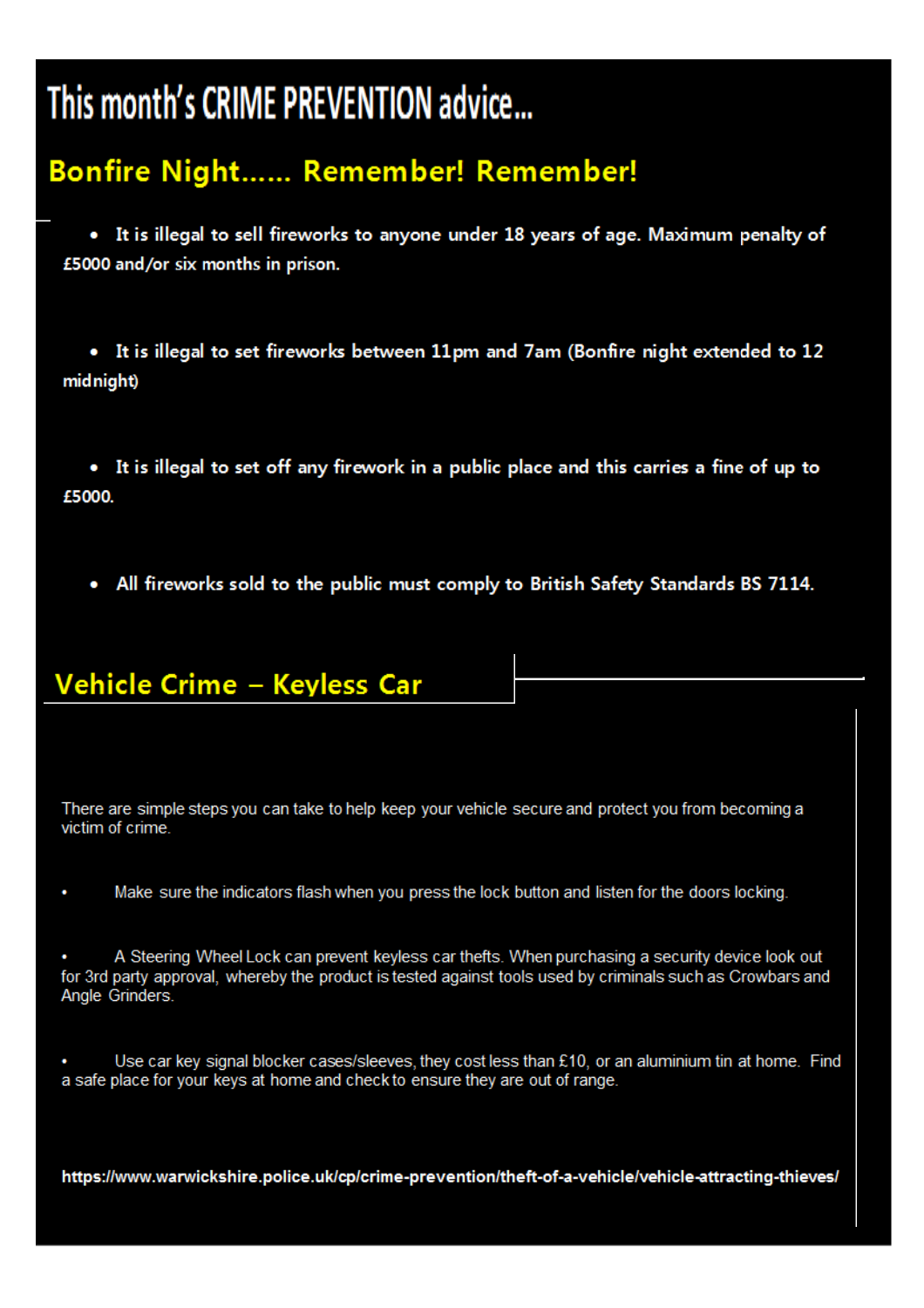**Nuneaton East Community** 

#### **RECENT EVENTS THAT HAVE TAKEN PLACE….**

If you think you may have seen or heard anything suspicious or have any information about this incident then please call Warwickshire Police on 101 or alternatively you can call Crimestoppers anonymously on 0800 555 111

# **Out and about with Nuneaton East SNT**

**On 18th October, PCSO Venus gave a talk on Criminology to sixth form students at Higham Lane School. The talk was received well by students who were keen to ask some very good questions.** 



**\*DO YOU HAVE AN EVENT COMING UP THAT YOU WOULD LIKE IS TO ATTEND?\* \*IF SO, PLEASE GET IN TOUCH SO THAT WE CAN ARRANGE TO COME ALONG\***

### **STOLEN CAR RECOVERED**

**On 26th October, PCSO's from Nuneaton East SNT responded to reports of a suspicious vehicle. Upon attending the vehicle, it was found to be stolen And displaying false number plates. PCSO's promptly Had the vehicle recovered.**